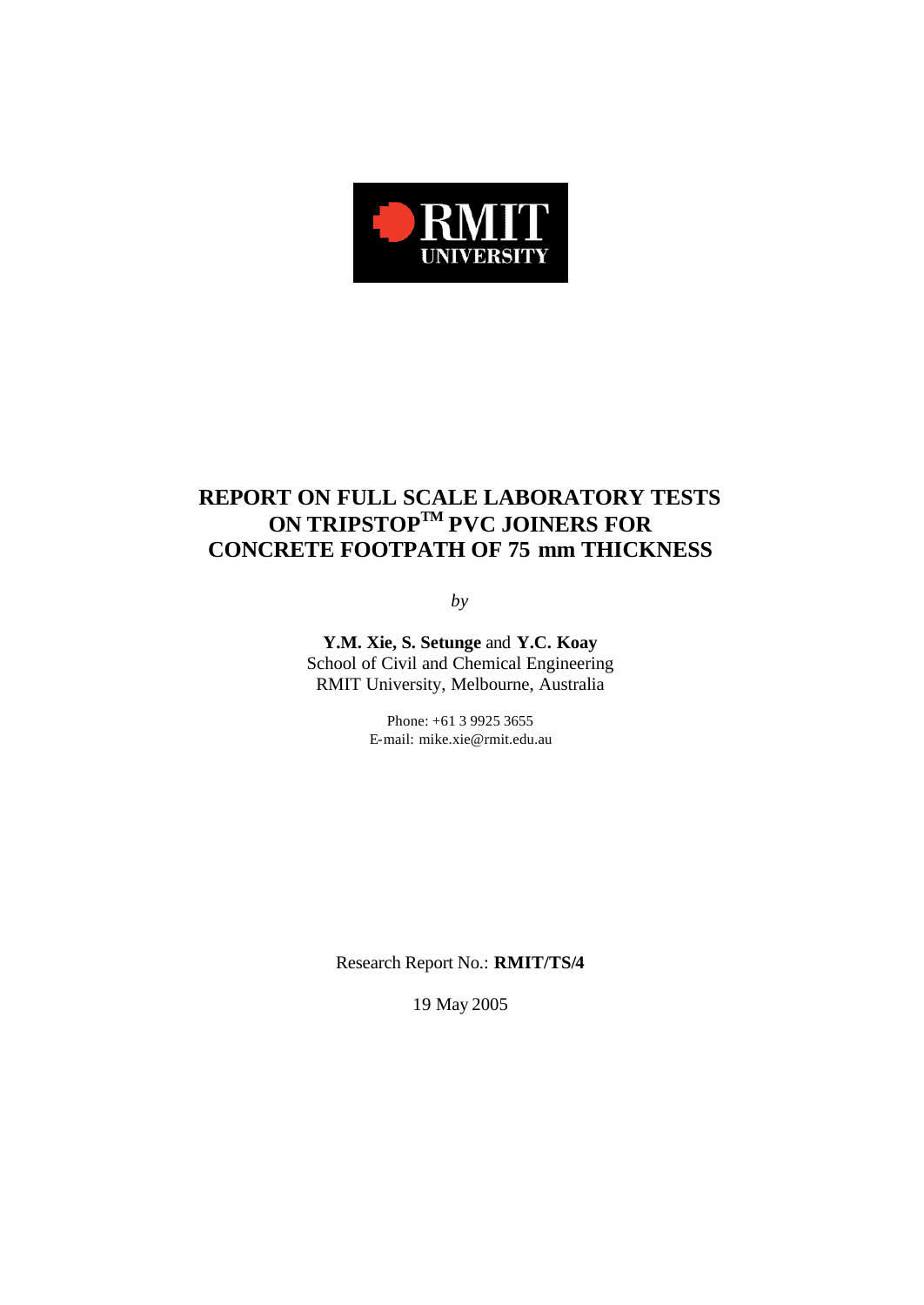# **REPORT ON FULL SCALE LABORATORY TESTS ON TRIPSTOPTM PVC JOINERS FOR CONCRETE FOOTPATH OF 75 mm THICKNESS**

# **1. Introduction**

This report presents the findings of laboratory tests on  $T$ ipStop<sup>TM</sup> PVC joiners. These tests were conducted in the Heavy Structures Laboratory of the School of Civil and Chemical Engineering at RMIT University, Melbourne, Australia. A full scale prototype concrete footpath 5m long, 1.5m wide and 75mm thick was cast on a steel frame. The testing frame was designed in such a way that the formwork can be removed from underneath the concrete slabs and the slabs can be jacked up from virtually any point – to simulate various scenarios of tree root invasion and soil expansion/movement.

Four TripStop<sup>TM</sup> PVC joiners were installed in the prototype footpath. They were 1.5m apart from each other. The two ends of the footpath were restrained by steel angles. The locations of the PVC joiners and their cross-sectional shape are shown in Figure 1.

A series of tests was conducted - with loading on the slabs ranging from 0 to 490 kg. Extensive data have been recorded from these tests. This report will focus on stepping displacement (the difference between the vertical movements of adjoining slabs) which is the main cause of tripping hazards in footpaths and therefore the most critical measurement for assessing the adequacy and performance of  $TripStop<sup>TM</sup>$ . The Australian Standard AS 3727 (1993): *Guide to Residential Pavements* [1] is used to determine the appropriate level of loading on the slabs and the maximum allowable stepping displacement between adjacent slabs.



Figure 1. The locations and the cross-sectional shape of  $TripStop^{TM}$  PVC joiners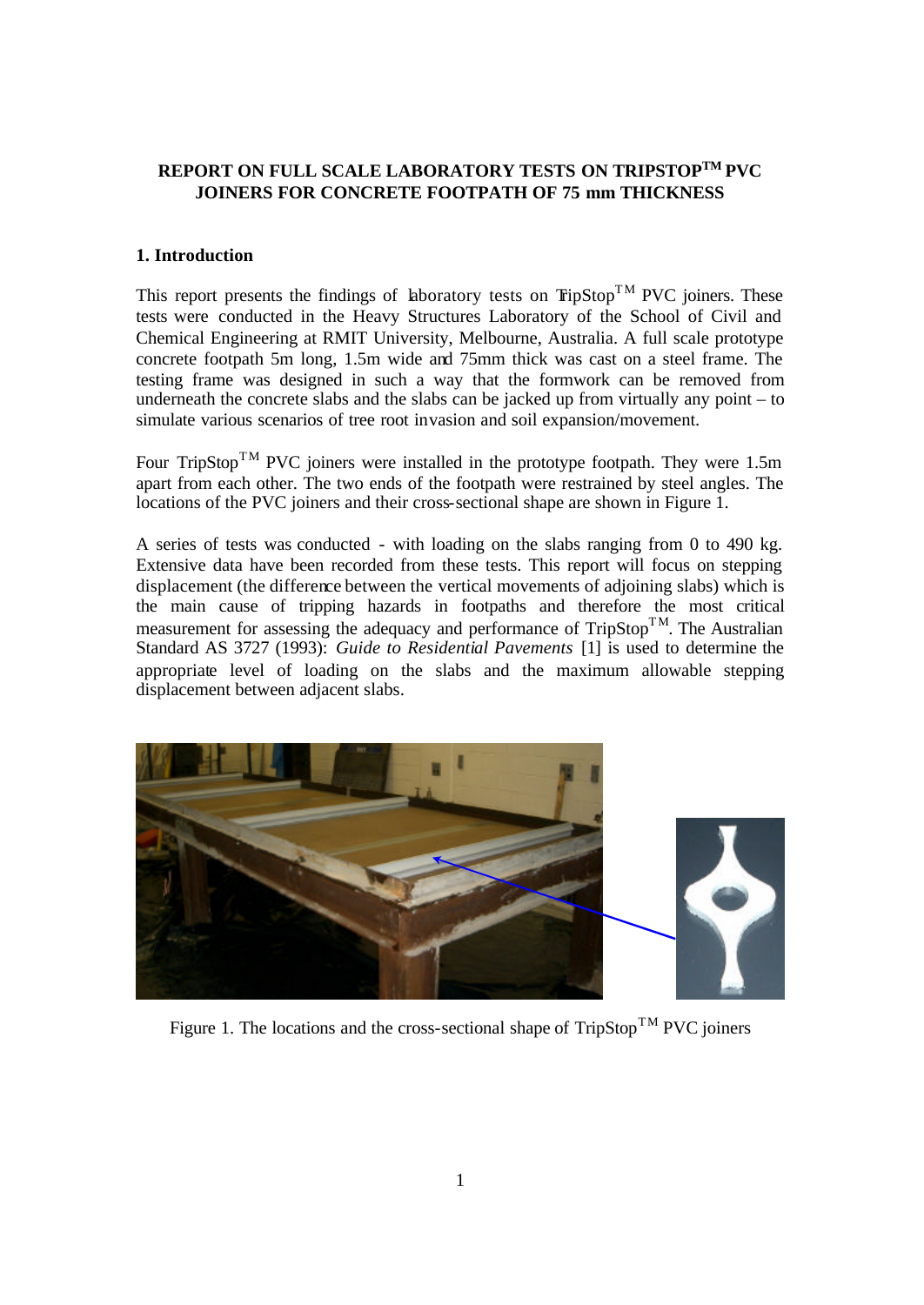### **2. Loading on Concrete Slab**

According to Australian Standard AS 3727 (1993) : *Guide to Residential Pavements* [1], the minimum breaking load for concrete footpath of 75 mm thickness is 2 kN on one panel of the footpath which is approximately 200 kg.

The 200 kg load can be considered as the maximum allowable *design load* on the slab. The design load would be calculated by multiplying the **actual applied load** (known as *service load*) by a load factor of 1.2 for dead (or long-term) load or 1.5 for live (or shortterm) load. Therefore the **expected service load** would be 200kg / 1.2 = 167kg (longterm load) or  $200\text{kg}$  /  $1.5 = 133 \text{ kg}$  (short-term load).

### **3. Maximum Allowable Stepping Displacement / Vertical Movement**

In various documents and guidelines, a stepping displacement of 5 - 6 mm is considered to be a threshold level for tripping hazard for a pedestrian. Voice of Safety International (VOSI) is an American private sector standards organization that specializes in public safety standards. In its *Standard for Slid & Trip Resistant Sidewalks and Swimming Pool Decks* [2], VOSI states that the "Maximum vertical mismatch of adjacent sidewalk panels, or utility access covers within walkways, is ¼ inch (6mm) maximum without edge treatment". The Australian standard AS 3727 [1] states that the relative surface level of adjacent paving elements within the expanse of the main pavement shall not be more than 5 mm. In this study, 5 mm will be considered as the maximum allowable stepping displacement.

### **4. Test Results**

The concrete was ordered from a ready-mix supplier with a nominal strength of 40MPa. Prior to pouring concrete on the testing frame, the slump for the concrete was measured as 90mm. All tests were conducted after the standard cylinder strength of concrete of slabs exceeded 20MPa. The 7 days mean compressive strength of the concrete was found to be 22.9MPa. The specification in Australian Standard AS 3727 [1] for 75 mm slabs is 20MPa.

#### *4.1 Jacking up at line AB*

The plan of the testing frame is shown in Figure 2. In this test, the concrete slabs were pushed up from the bottom of Slab 2 along a long piece of solid timber (represented by line AB in Figure 2) using a hydraulic jack. The 1.4m long solid timber was placed between a solid timber cube (120mm x 120mm x 120mm) and the bottom surface of Slab 2 as shown in Figure 3. No additional load was applied to any of the slabs during the first test. Later, a uniformly distributed dead load of 200kg, 400kg and 490kg was added to Slab 1 in the second, third and fourth tests, respectively.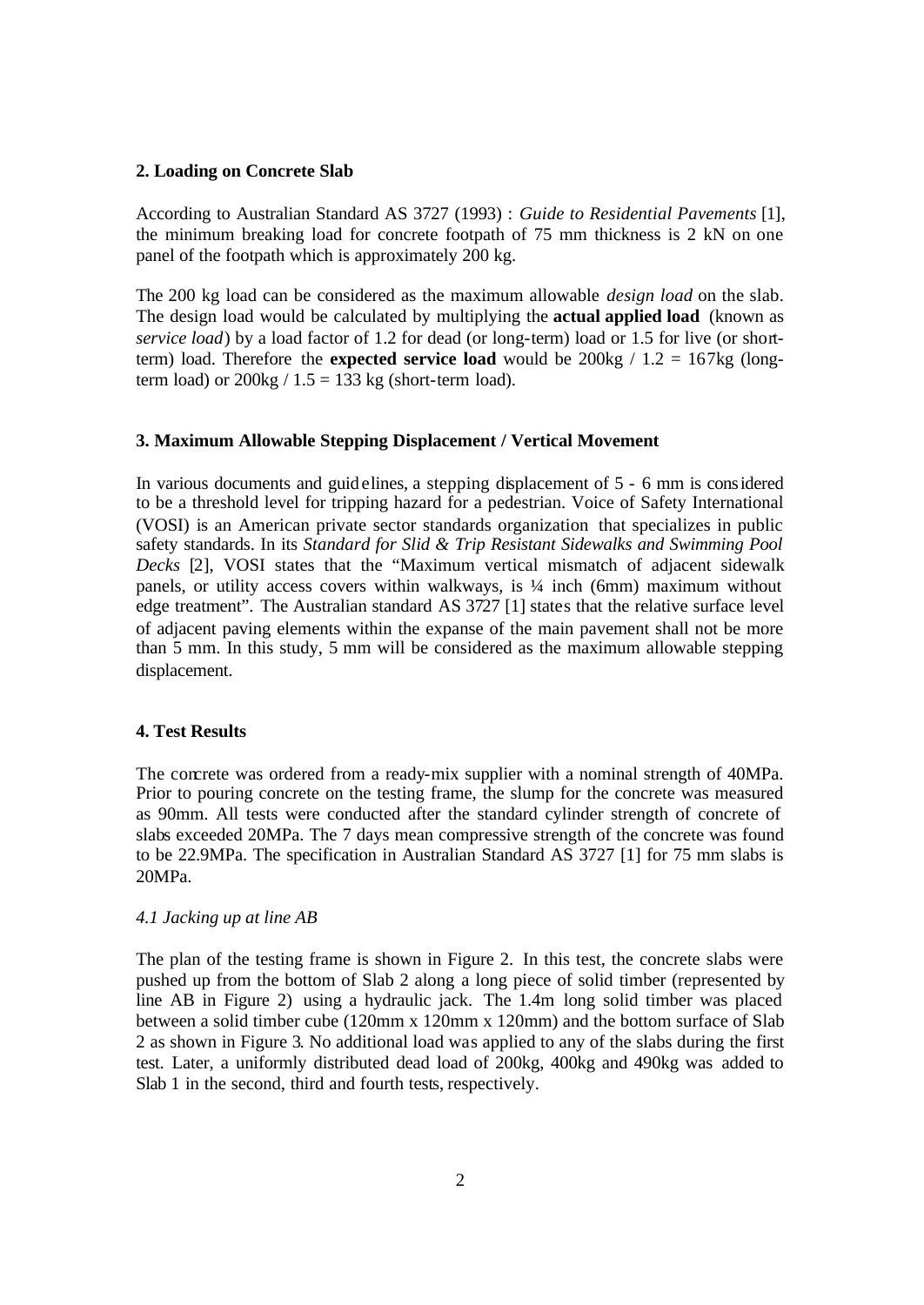

Figure 2. Plan of concrete testing bed



Figure 3 : Slabs being pushed up by a hydraulic jack

To measure the displacements, Linear Variable Differential Transformers (LVDTs) were mounted at critical points. As the slabs were pushed up, the displacements at the locations G3 to G6 were recorded by LVDTs. It is noted that in this test, the displacements at the locations G1, G2, G7 and G8 were negligible. The stepping displacement was obtained by subtracting displacement reading of G3 from that of G5 and similarly by subtracting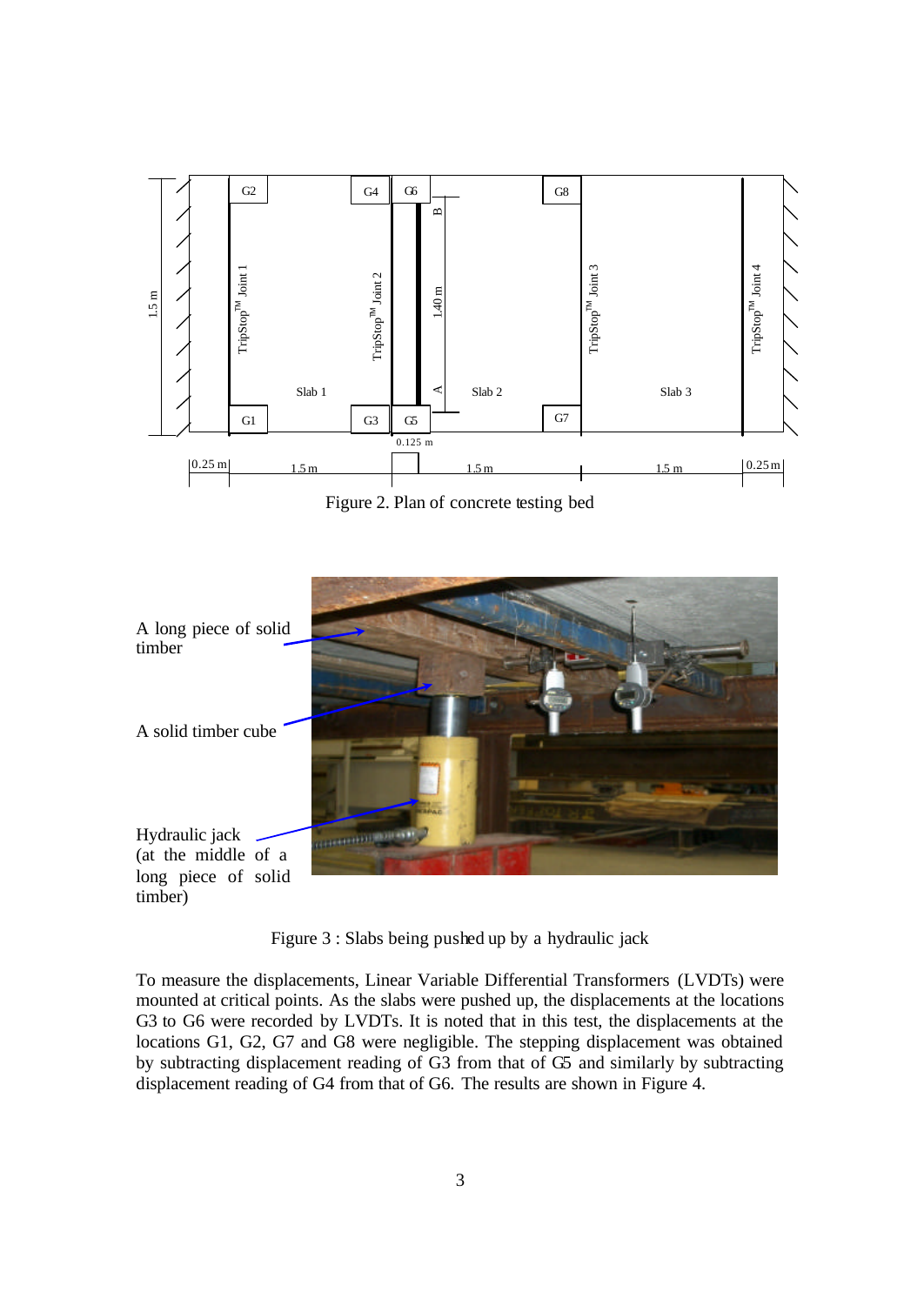

Figure 4. Stepping displacement when jacking up at line AB

400 kg 0.00 0.61 1.12 1.26 0.00 0.62 1.42 1.52 490 kg  $\parallel$  0.00  $\parallel$  0.91  $\parallel$  1.20  $\parallel$  1.82  $\parallel$  0.00  $\parallel$  1.42  $\parallel$  1.80  $\parallel$  2.03

From Figure 4, it is seen the stepping displaceme nt increased when additional dead load was added to the slab. The maximum stepping displacement recorded without additional load on slab was 0.73mm, which happened when the corresponding stepping displacement on the other side of the slab was 0.44mm. This indicates that the slabs were slightly tilted. It could be because the jacking force was not exactly at the centre or the slabs/joiners were not perfectly symmetrical. The self-weight of each slab was about 400kg. The maximum stepping displacement recorded in the test was 2.03mm when 490kg of dead load was put on Slab 1, as shown in Figure 5.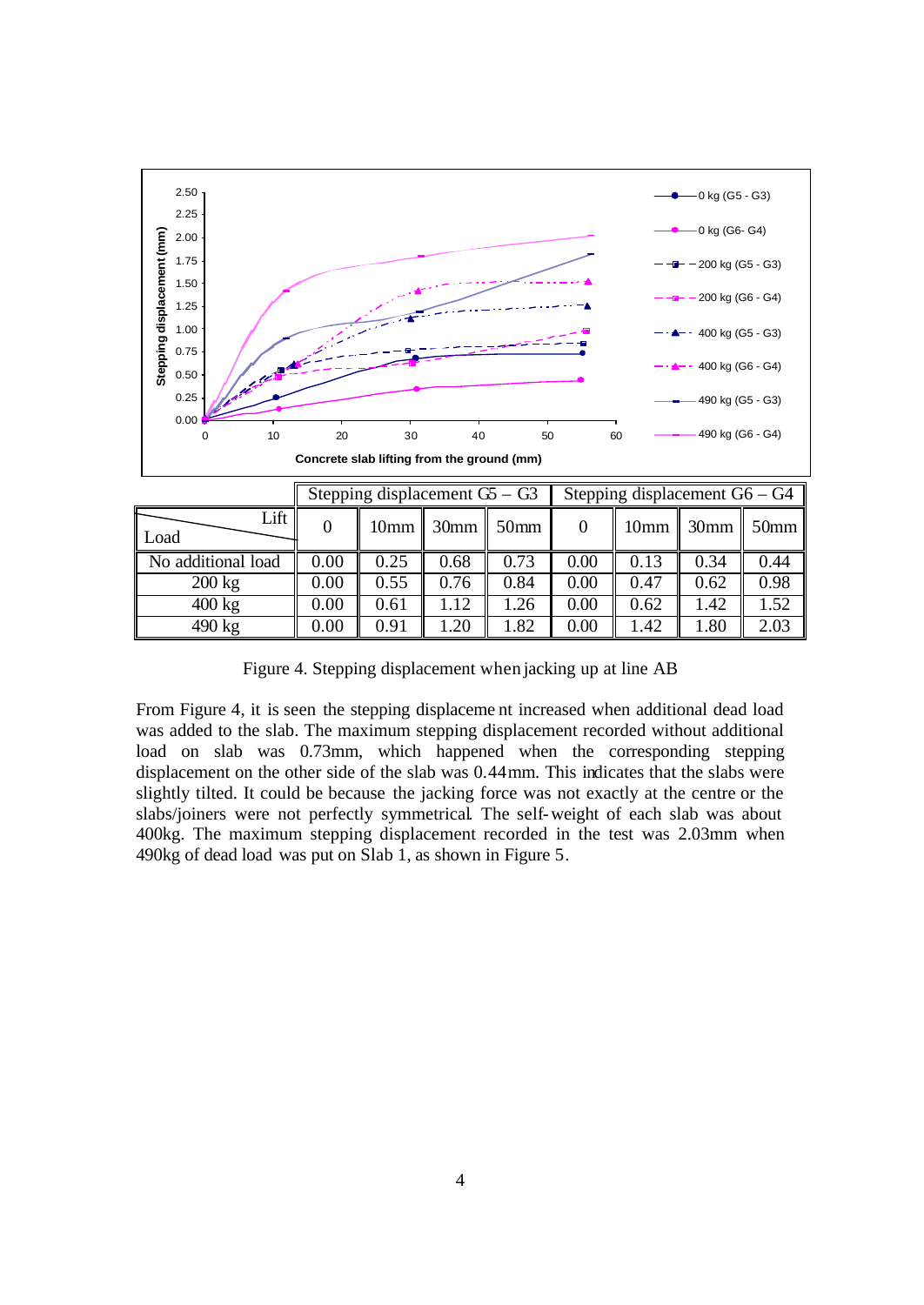

Figure 5. 490kg dead load added on the Slab 1

# *4.2 Jacking up at point C*

With the previous tests, the slabs were moved up almost uniformly across the width, resulting in a uniform distribution of force on the TripStop<sup>TM</sup> PVC joiner. A more challenging case would be the one where Slab 2 is pushed up at a corner as shown in Figure 6.



Figure 6. Slab 2 being pushed up at a corner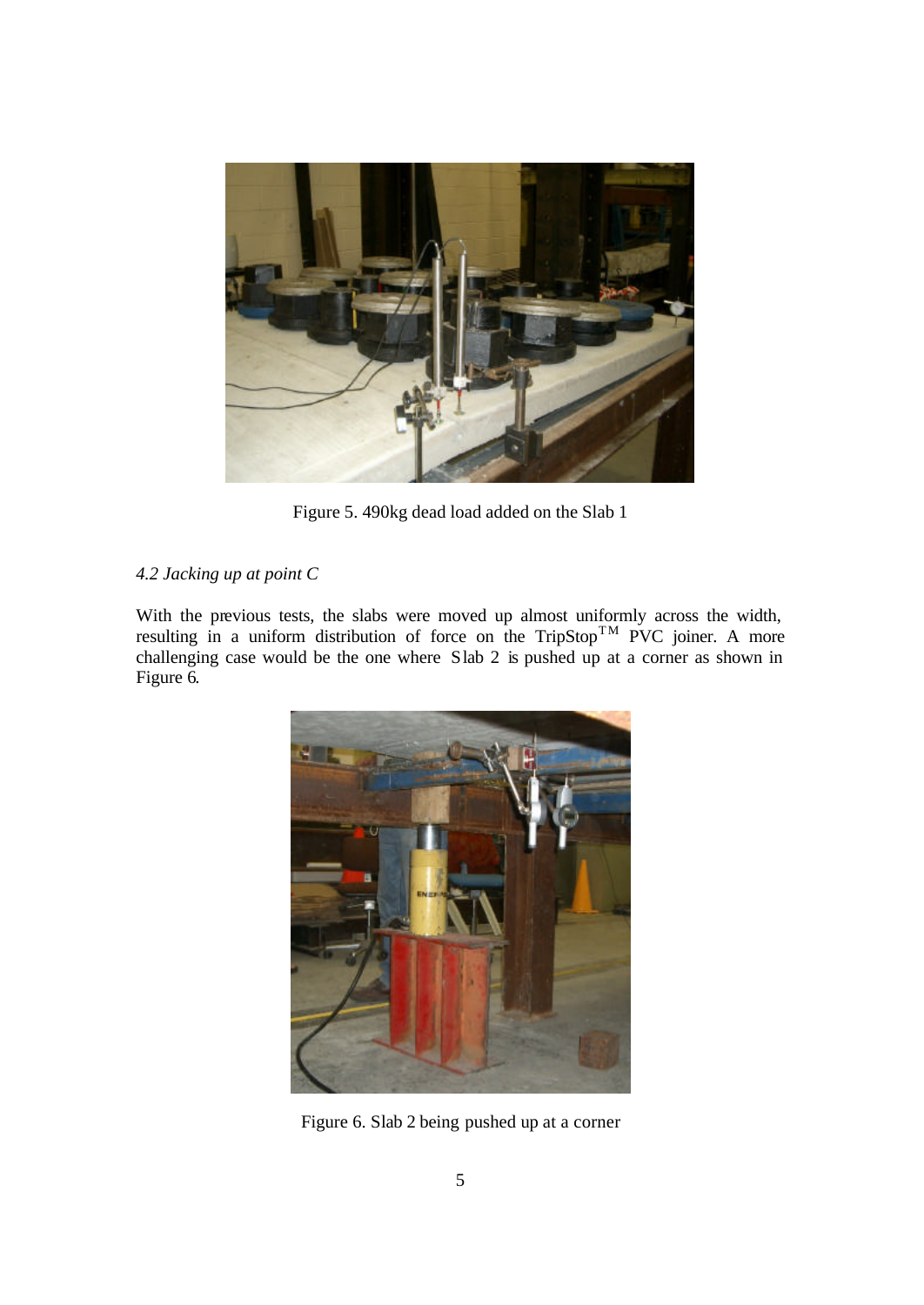In this test, Slab 2 was jacked up at point C as shown in Figure 7. No additional load was applied to any of the slabs during the first test. In the second test a uniformly distributed dead load of 200 kg was added on Slab 1. The results are shown in Figure 8.



Figure 7. Plan of testing frame – Jacking up at point C.



|                                   |      | Stepping displacement $G5 - G3$ |                         |      |      | Stepping displacement $G6 - G4$ |                                  |      |  |  |
|-----------------------------------|------|---------------------------------|-------------------------|------|------|---------------------------------|----------------------------------|------|--|--|
| Lift<br>Dead Load                 |      |                                 | $10mm$ 30mm $\sim$ 50mm |      |      |                                 | $10 \text{mm}$ 30mm $\vert$ 50mm |      |  |  |
| No additional load<br>on the slab | 0.00 | 0.51                            | 0.60                    | 0.69 | 0.00 | 1.10                            | 1.15                             | 1.24 |  |  |
| 200 kg distributed<br>on Slab 1   | 0.00 | 0.76                            | 0.97                    | 1.09 | 0.00 | 1.40                            | 1.60                             | 1.88 |  |  |

Figure 8. Stepping displacement - Slab 2 was jacked up at point C with no additional and 200kg dead load uniformly distributed on Slab 1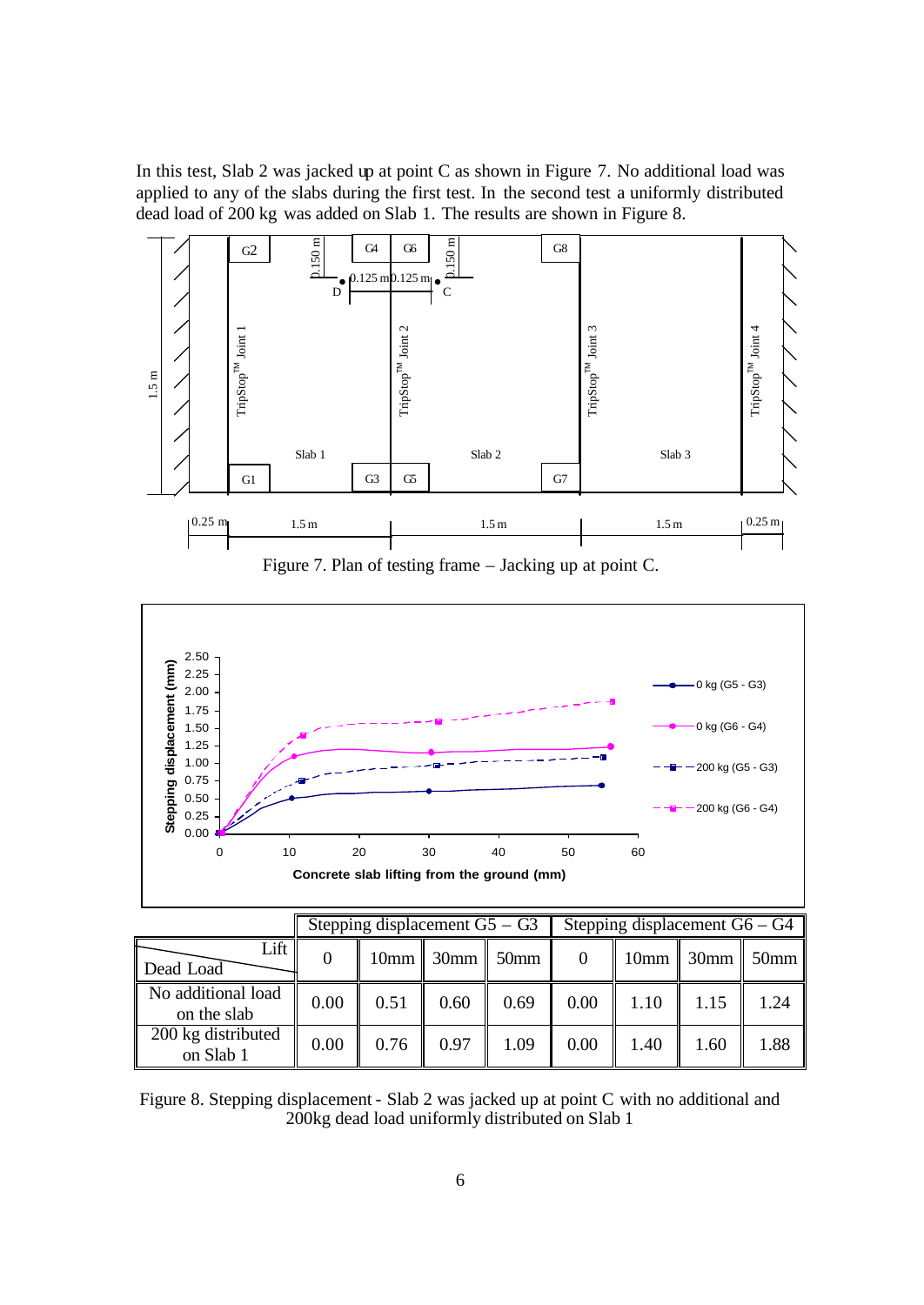It is seen that the stepping displacement near G6 (where the jacking force was applied) varied from 1.24mm (with no additional load) to 1.88mm (with 200kg additional dead load). On the other side of the slab, the stepping displacements for both tests were much smaller - 0.69mm with no additional load and 1.09mm with 200kg load.

The third test was the same as the second test except that 200kg dead load was distributed on a quarter of Slab 1 near point D as shown in Figure 9. This photo was taken when point C was jacked up by approximately 50 mm. The results of this test are given in Figure 10. The maximum stepping displacement was 2.18mm.



Figure 9. Slab jacked up at a corner with 200kg dead load distributed on quarter of Slab 1.

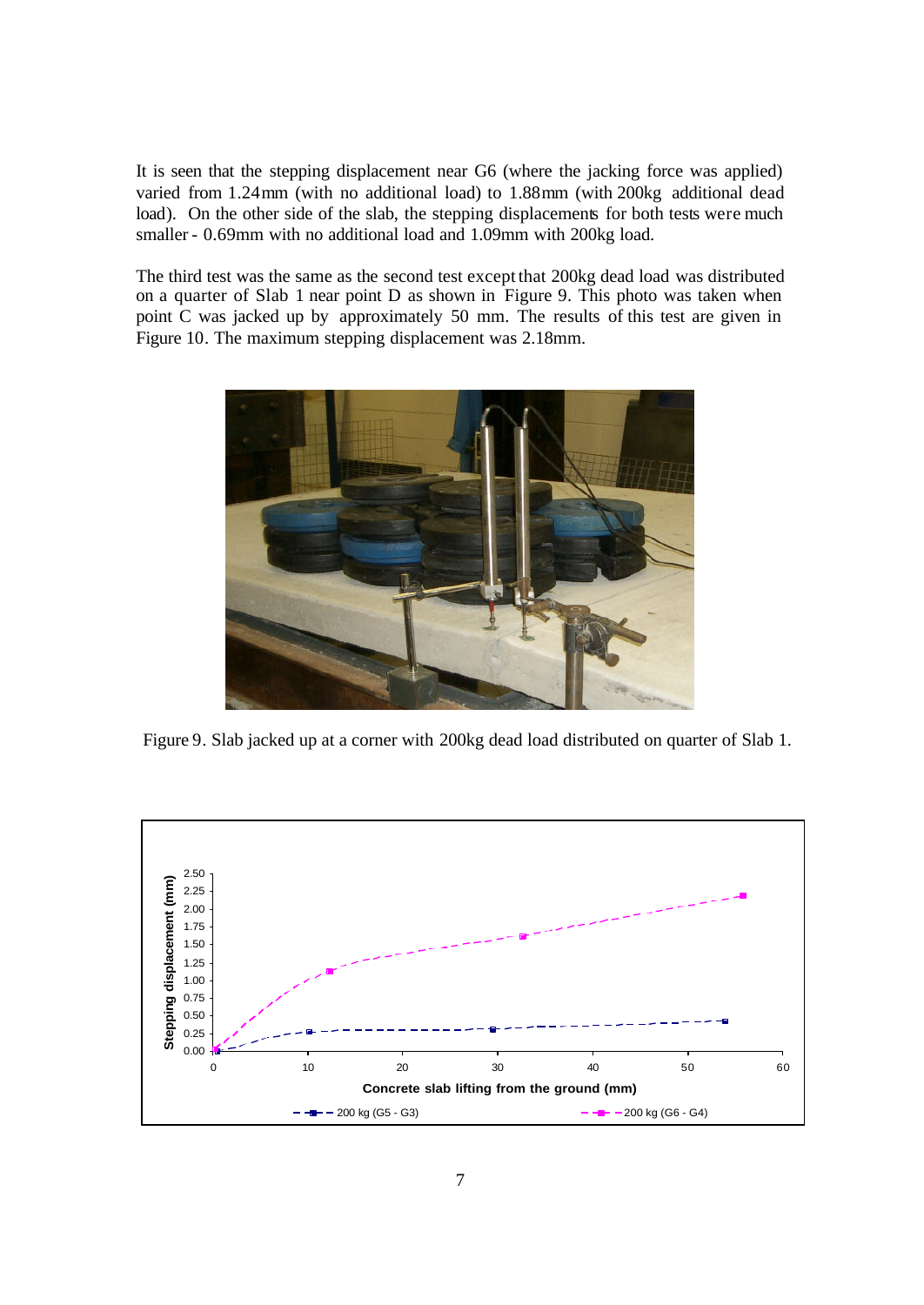|                                              |      |      | Stepping displacement $G$ – $G$ 3 Stepping displacement $G$ 6 – $G$ 4 |                      |                                                    |      |
|----------------------------------------------|------|------|-----------------------------------------------------------------------|----------------------|----------------------------------------------------|------|
| Lift<br>Dead Load                            |      |      | $10mm$ 30mm $\vert$ 50mm $\vert$                                      |                      | $\parallel$ 10mm $\parallel$ 30mm $\parallel$ 50mm |      |
| 200 kg distributed on<br>a quarter of Slab 1 | 0.00 | 0.28 | $0.31 \quad 0.43$                                                     | $0.00$   1.14   1.63 |                                                    | 2.18 |

Figure 10. Stepping displacement - the Slab 2 was jacked up at point C with 200kg dead load distributed on a quarter of Slab 1

The last test on Joint 2 was the most challenging one where a 200kg concentrated load was applied. Figure 11 shows such a set-up. The hydraulic jack pushed up Slab 2 at point C and the 200kg concentrated load was applied to point D (refer to Figure 7). To assess the performance of  $T_{\text{rip}}$ Stop<sup>TM</sup>, the 'worst scenario' load case was where one slab was pushed up at a corner while a concentrated load was applied next to it on the adjoining slab.



Figure 11. Slab jacked up at a corner with 200kg concentrated load applied to adjoining slab

The results of this test are given in Figure 12. The maximum stepping displacement at G6 was 2.49mm, while on the other side of the slab the stepping displacement was 1.87mm.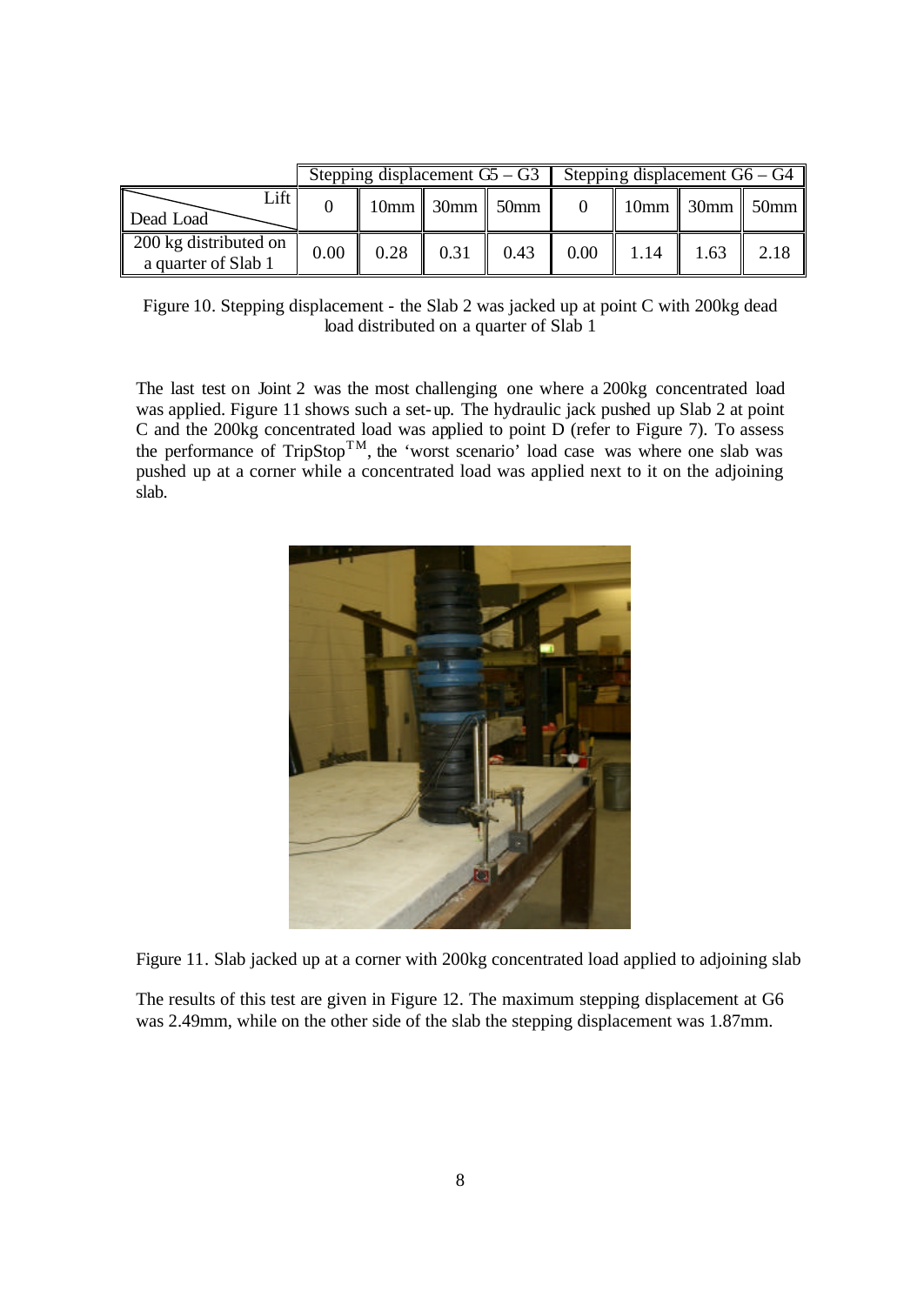

Figure 12. Stepping displacement - Slab 2 was jacked up at point C and the 200kg of concentrated load was applied to point D

All the tests discussed so far were conducted on Joint 2. The same tests were repeated on Joint 3. These are presented below.

### *4.3 Jacking up at line EF*

This test was the same as jacking up at line AB except that the test was carried out on Joint 3. It was to confirm the results of tests on Joint 2. The plan of the concrete testing bed is shown in Figure 13 and the results are shown in Figure 14.



Figure 13. Plan of testing frame – jacking up at line EF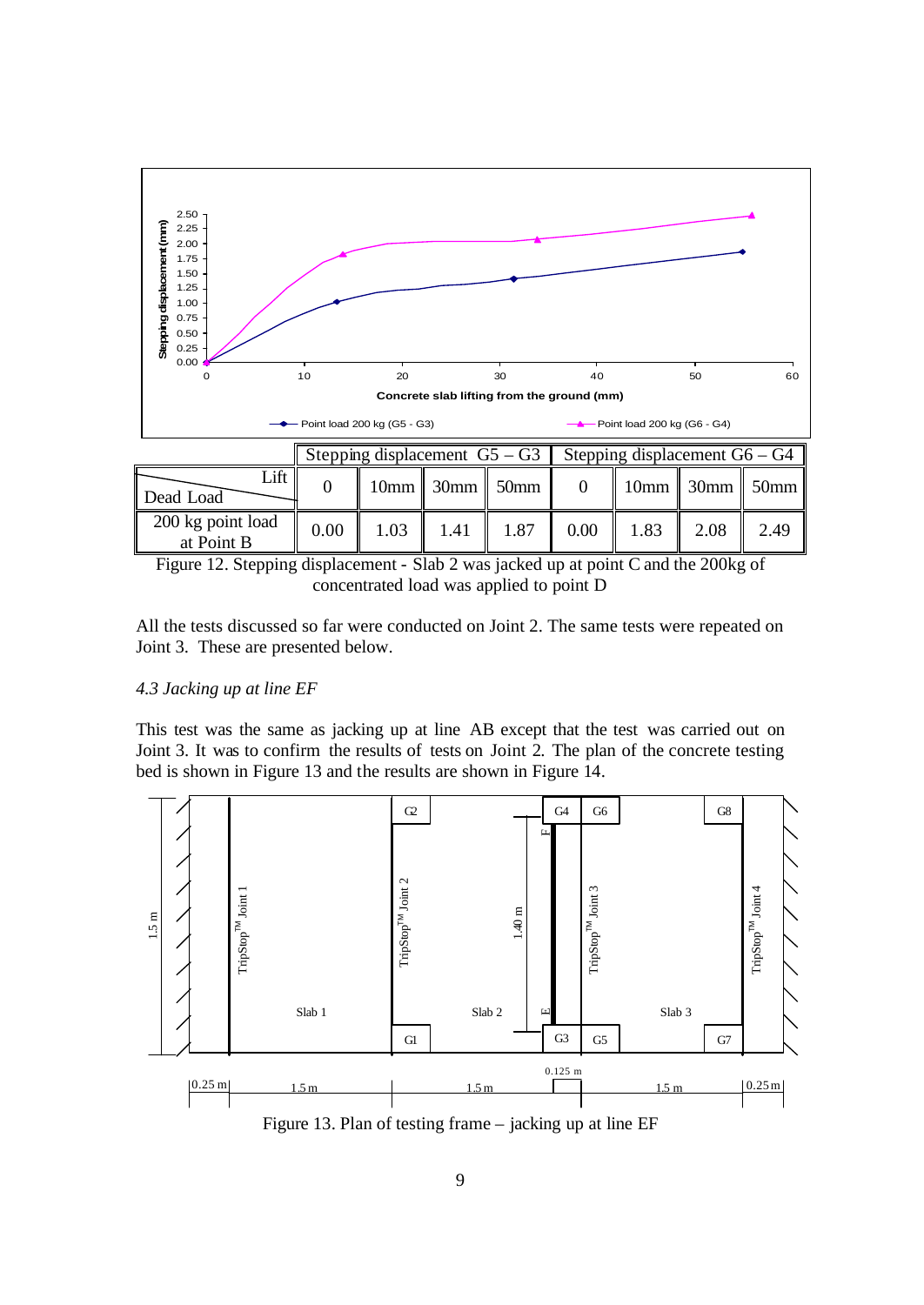

|                    |      | Stepping displacement $\overline{G} - \overline{G}$ |      |      | Stepping displacement $G6 - G4$ |      |                                  |      |  |
|--------------------|------|-----------------------------------------------------|------|------|---------------------------------|------|----------------------------------|------|--|
| Lift<br>Load       |      | $10mm$ 30mm $\vert$ 50mm                            |      |      |                                 |      | $10 \text{mm}$ 30mm $\vert$ 50mm |      |  |
| No additional load | 0.00 | 0.65                                                | 0.67 | 0.78 | 0.00                            | 0.50 | 0.50                             | 0.69 |  |
| $200 \text{ kg}$   | 0.00 | 0.70                                                | 1.15 | 1.73 | 0.00                            | 0.52 | 0.74                             | 1.17 |  |
| $400 \text{ kg}$   | 0.00 | 0.78                                                | 1.35 | 1.51 | 0.00                            | 0.54 | 0.72                             | 1.39 |  |
| $490 \text{ kg}$   | 0.00 | 0.94                                                | .63  | 2.25 | 0.00                            | 0.73 | 1.90                             | 2.04 |  |

Figure 14. Stepping displacement when jacking up at line EF

The stepping displacement varied from 0.78mm to 2.25mm when the additional load on Slab 3 increased from zero to 490kg. The magnitude of the stepping displacement was similar to the result of the same test on Joint 2

### *4.4 Jacking up at point G*



Figure 15. Plan of testing frame – jacking up at point G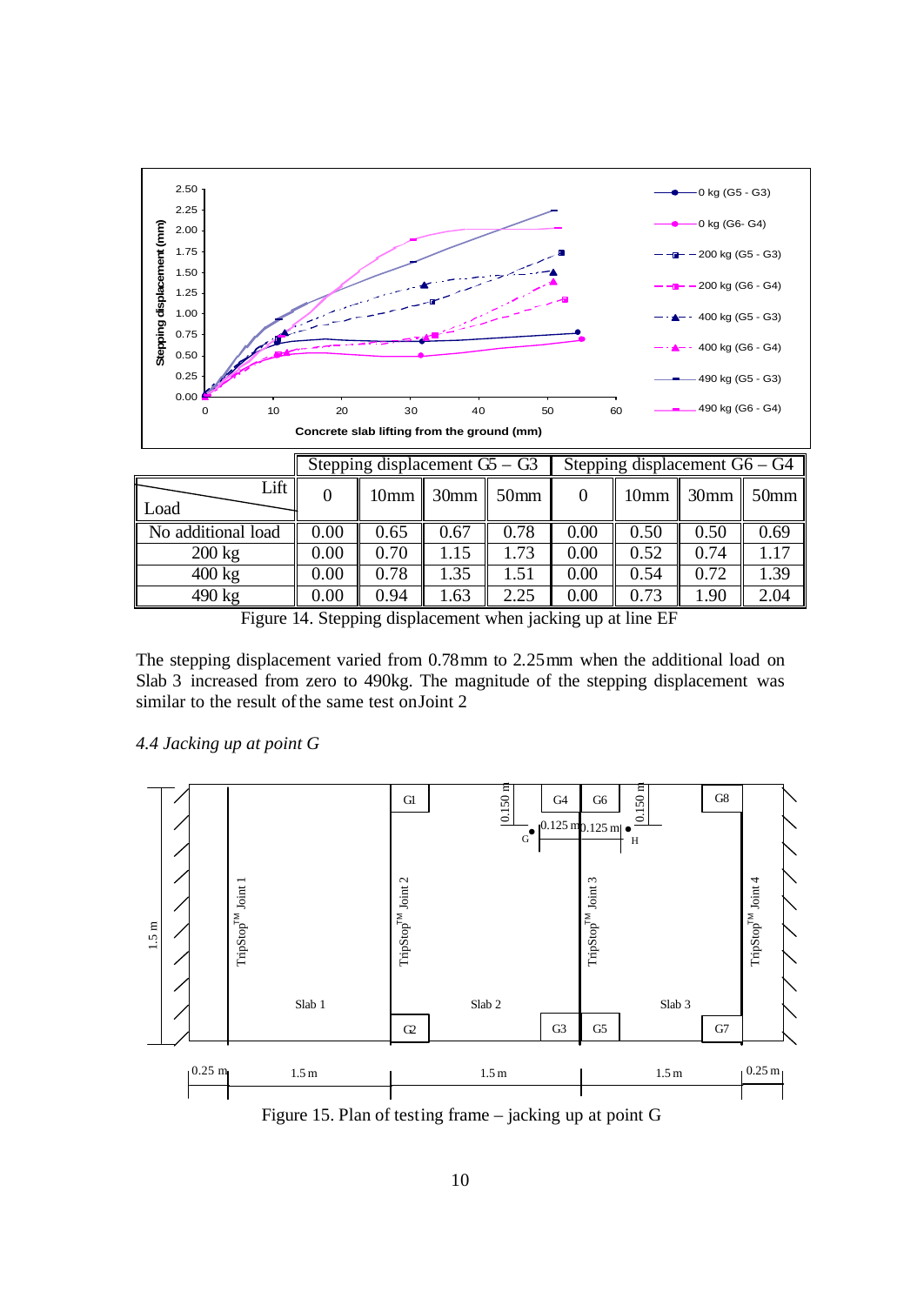In this test, Slab 2 was jacked up at point G shown in Figure 15. No additional load was applied to any of the slabs at the first test. In the second test a uniformly distributed load of 200kg was added on Slab 3. The results are shown in Figure 16.



Figure 16. Stepping displacement - Slab 2 was jacked up at point G with no additional and 200kg dead load distributed on Slab 3

on Slab 3  $\begin{bmatrix} 0.00 & 0.34 & 0.66 \\ 0.00 & 0.34 & 0.70 \\ 0.00 & 0.70 & 0.00 \\ 0.00 & 0.96 & 1.51 \end{bmatrix}$  1.88

200 kg distributed

When there was no additional dead load on the slabs, the maximum stepping displacement was 1.01mm which compared well with the result of test on Joint 2 (1.24mm). When 200kg load was added to Slab 3, the maximum stepping displacement was 1.88mm which was the same as the result of test on Joint 2.

In the next test, 200kg dead load was applied to a quarter of Slab 3. The results of this test are given in Figure 17. The maximum stepping displacement was 2.32mm which compared well with the result of the same test on Joint 2 (2.18mm).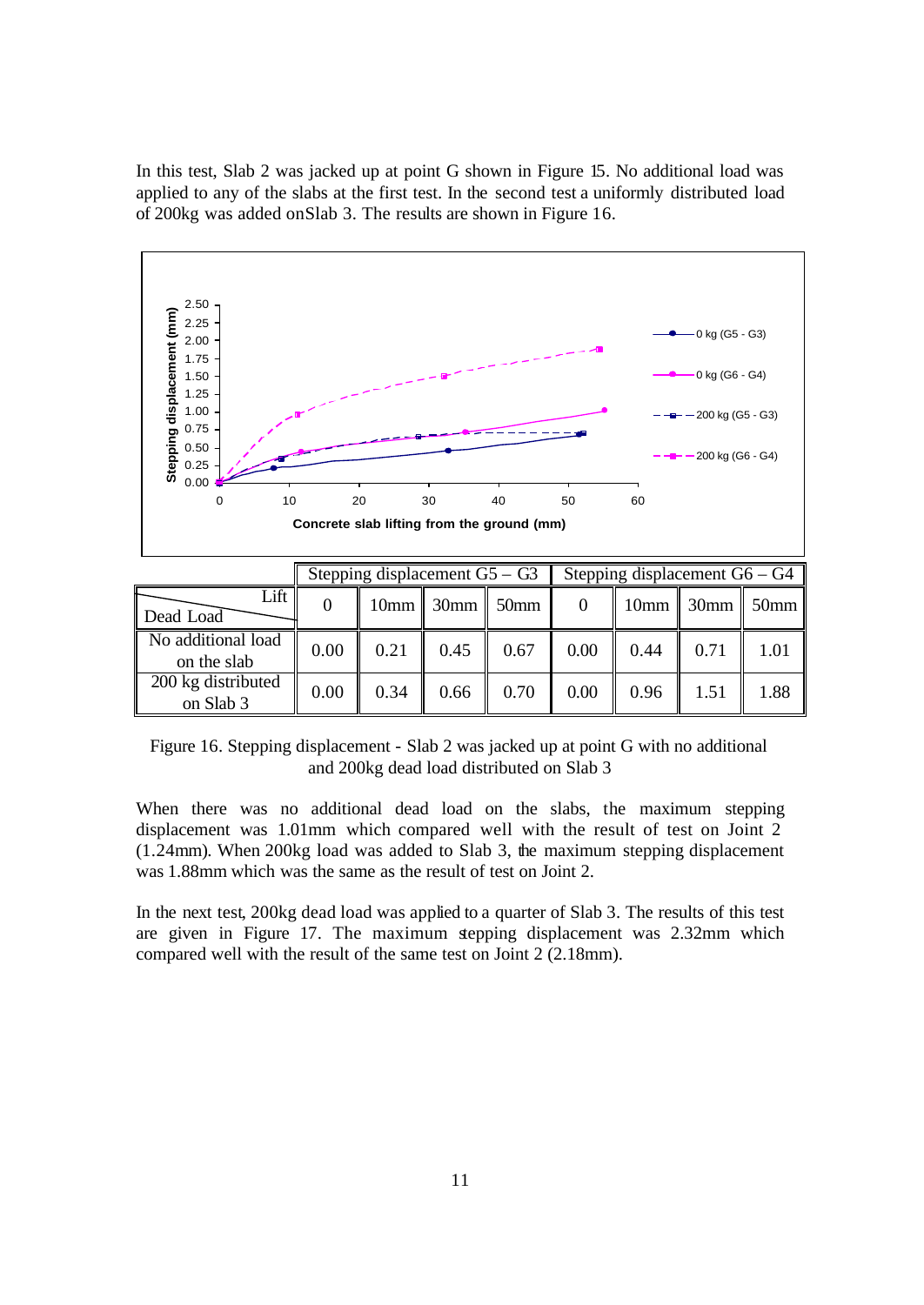

Figure 17. Stepping displacement - Slab 2 was jacked up at point G with 200kg dead load distributed on a quarter of Slab 3

Finally the hydraulic jack pushed up Slab 2 at point G and a concentrated load of 200kg was applied to point H (refer to Figure 15). The results of this test are given in Figure 18. The maximum stepping displacement was 2.48mm which was similar to the result of the same test on Joint 2 (2.49mm).

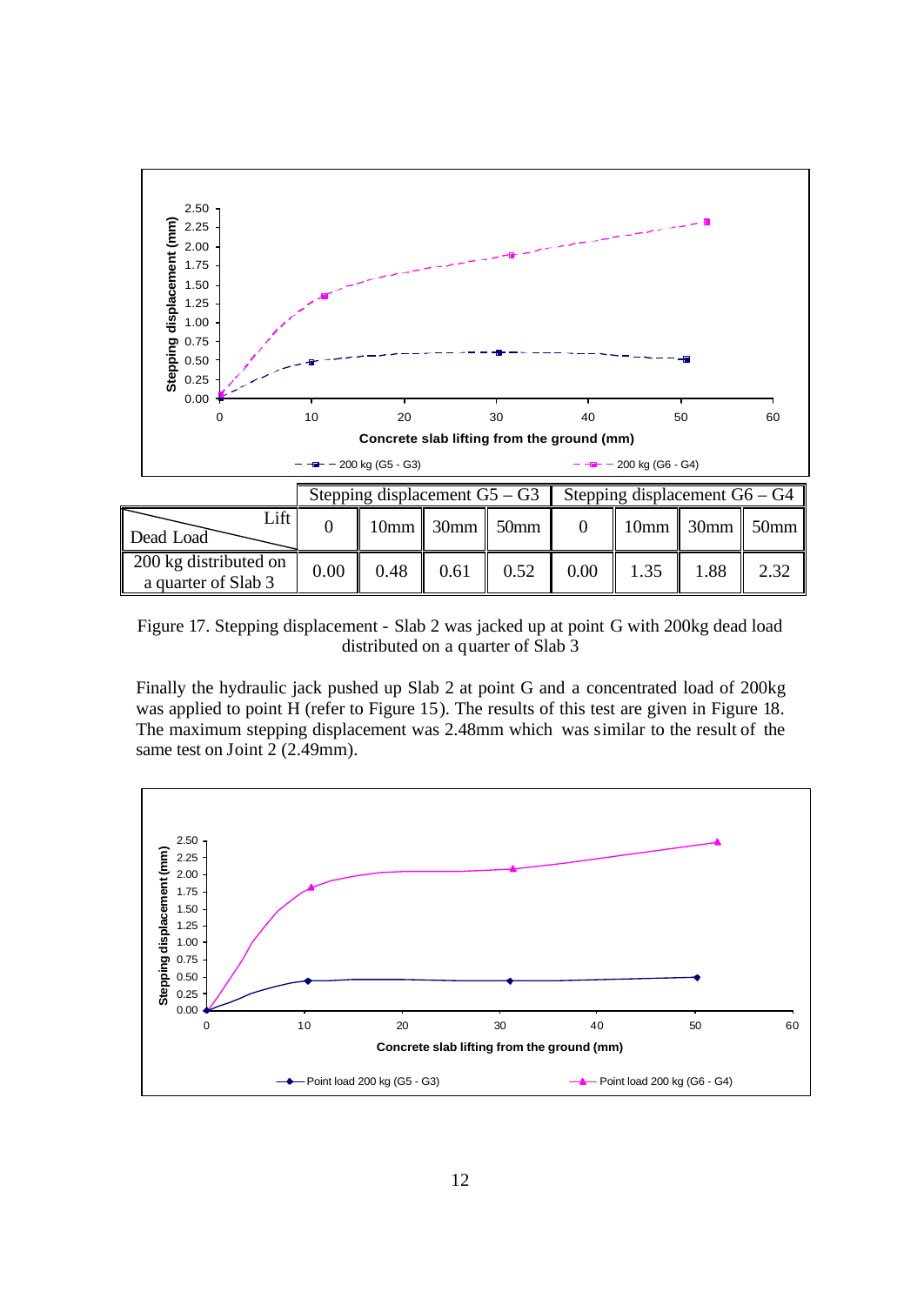|                                 |      |      |      | Stepping displacement $G5 - G3$ Stepping displacement $G6 - G4$ |      |      |                                                    |      |
|---------------------------------|------|------|------|-----------------------------------------------------------------|------|------|----------------------------------------------------|------|
| Lift  <br>Dead Load             |      |      |      | $10mm$ 30mm $\overline{\phantom{1}30mm}$ 50mm                   |      |      | $\parallel$ 10mm $\parallel$ 30mm $\parallel$ 50mm |      |
| 200 kg point load<br>at Point H | 0.00 | 0.44 | 0.44 | 0.50                                                            | 0.00 | 1.81 | $\vert$ 2.10                                       | 2.48 |

Figure 18. Stepping displacement - Slab 2 was jacked up at point G and 200kg concentrated load was applied to point H

# *4.5 Creep test*

To examine the effect of sustained loading over a period of time, a creep test was carried out. In this test, Slab 2 was jacked up at line EF and two additional dial gauges BG9 and BG10 were placed to the bottom of Slabs 2 and 3 respectively. The plan of the testing frame is shown in Figure 19. A distributed load of 200 kg was applied on top of Slab 3 for the initial 28 days, followed by an additional period of 35 days with no load applied to any of the slabs.



Figure 19. Plan of testing frame for the creep test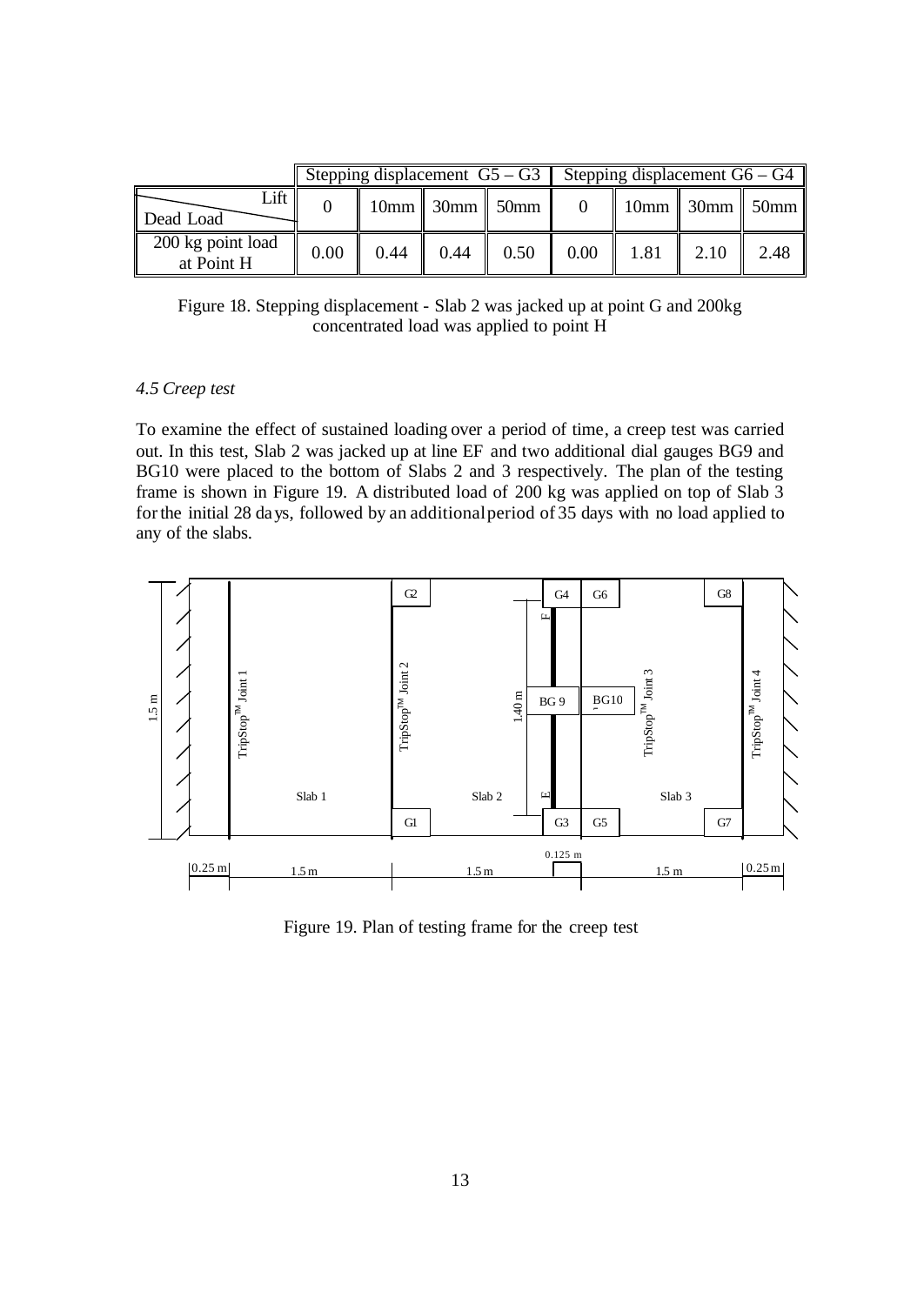The creep results were recorded over a period of 9 weeks from 24 February 2005 to 28 April 2005 and the details are given in Appendix 1. Figure 20 shows the additional stepping displacement due to creep. The maximum creep displacement measured over the period of 9 weeks was 0.21 mm.



Figure 20. Stepping displacement due to creep

### **5. Conclusions**

A comprehensive series of tests was conducted on the  $TripStop^{TM}$  PVC joiners under various loading conditions. In many cases, the levels of loading were far greater than the design load specified in AS3727 for concrete footpaths of 75mm thickness. The maximum stepping displacement of all tests was 2.49mm which was recorded in the worst scenario load case of one slab being jacked up at a corner while a concentrated load being applied next to it on the adjoining slab.

The maximum creep displacement measured over the period of 9 weeks was 0.21 mm. After about 8 weeks, a steady state was reached (i.e. the creep stopped).

The test results clearly demonstrate that the current  $TripStop^{TM}$  PVC joiners satisfy the performance criterion of 5mm maximum allowable stepping displacement as specified in AS 3727.

### **6. References**

- [1] Standards Australia, *Australian Standard AS3727: Guide to Residential Pavements*, 1993.
- [2] Voice of Safety International (VOSI), *Standard for Slid & Trip Resistant Sidewalks and Swimming Pool Decks*, 2002 – see website http://www.voicesofsafety.com/t1-sf-v41-23e.htm [accessed on 14/04/05]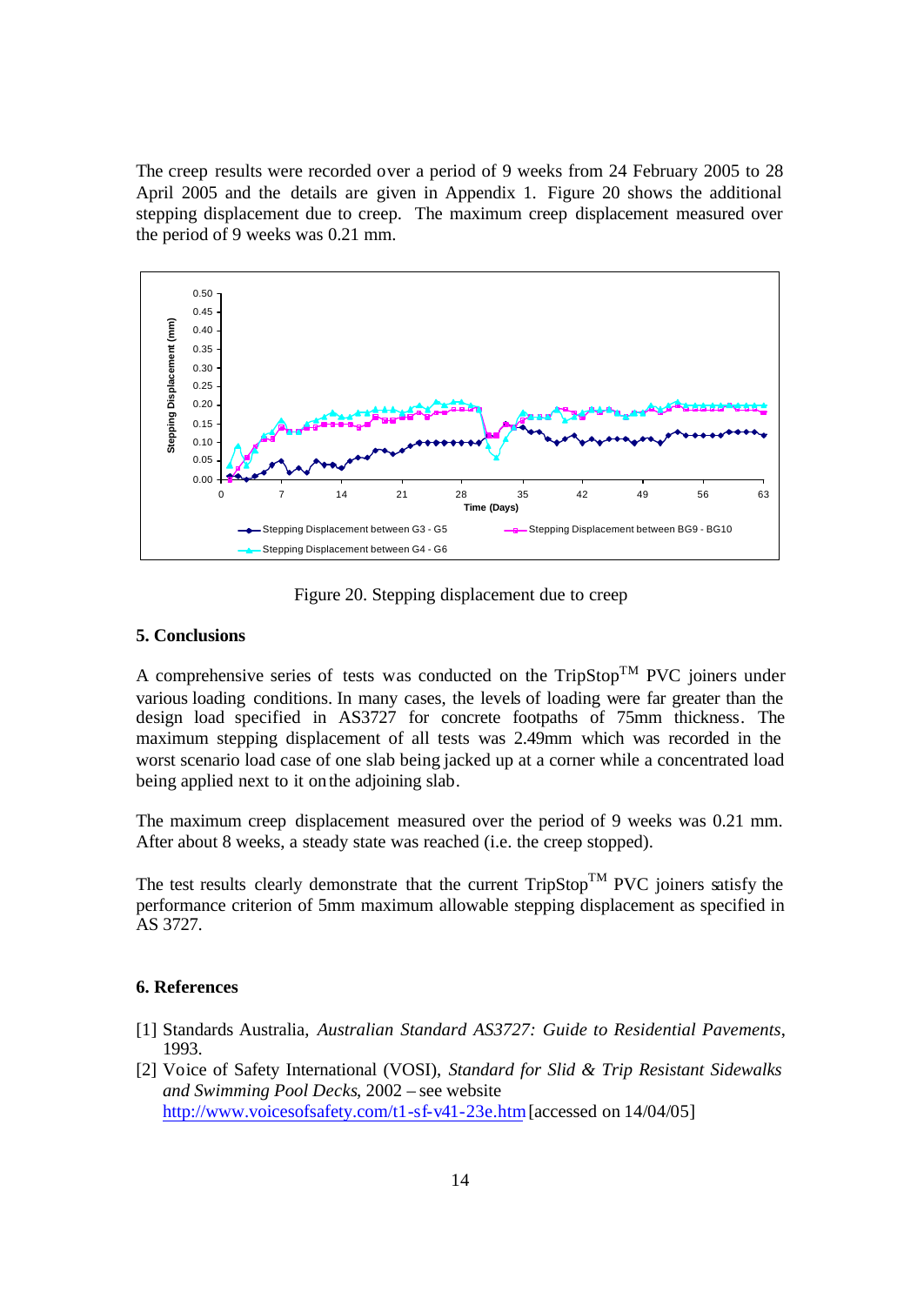# **7. Certification**

The tests have been conducted in the Heavy Structures Laboratory of RMIT University by the following qualified Civil Engineers:

**Professor Mike Xie** *BEng, PhD, Fellow of Institution of Engineers Australia.*

**Dr Sujeeva Setunge** *BEng, PhD, Senior Member of Institution of Engineers Australia.*

**Mr Yew-Chin Koay** *BEng, MEngSc.*

*Signed on behalf of the above RMIT University team:*

 $\overline{z}$ 

 Professor Mike Xie Discipline Head, Civil Engineering RMIT University

*Date : 19/05/2005*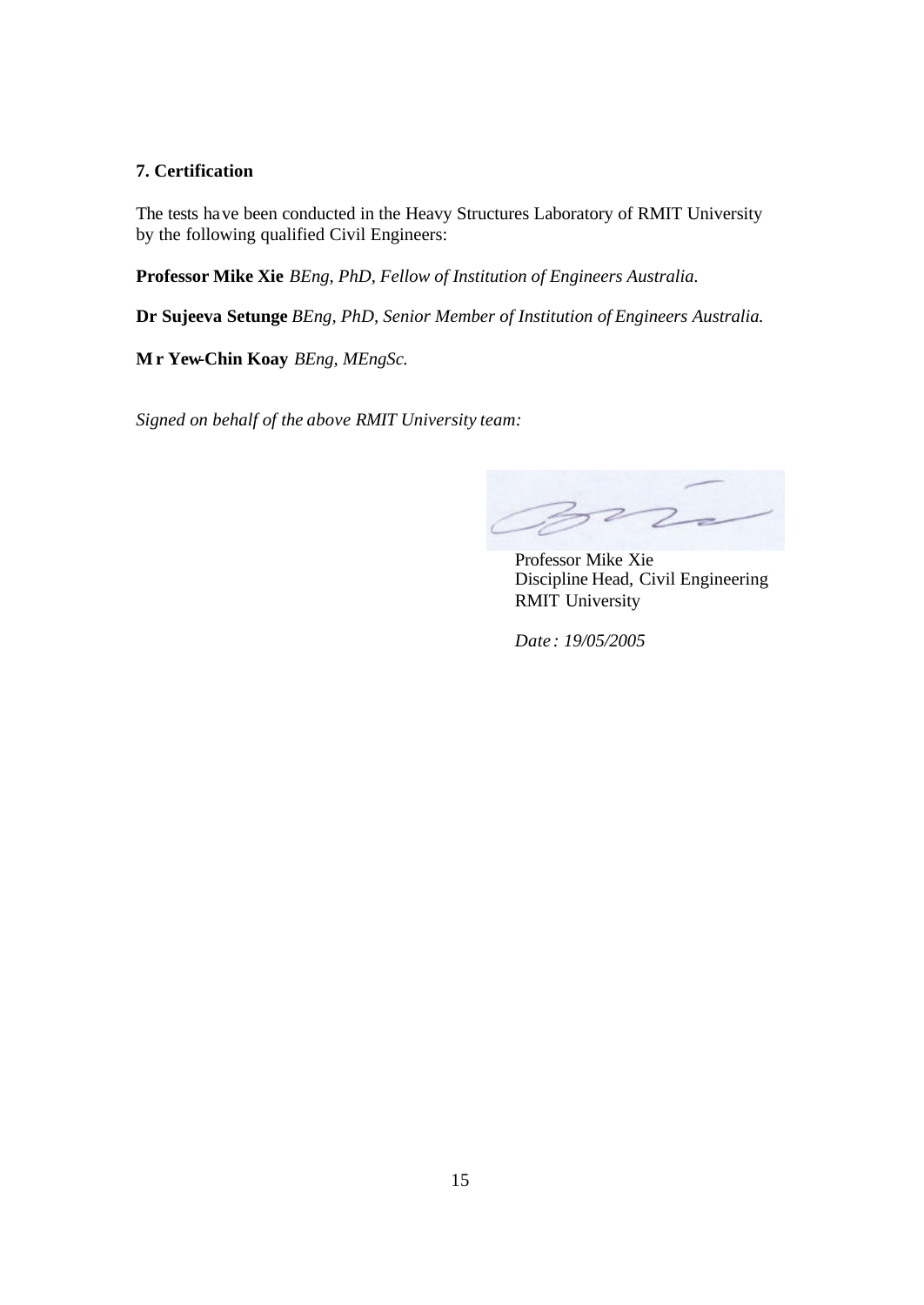| <b>Appendix 1</b> | Results of the creep test |
|-------------------|---------------------------|
|-------------------|---------------------------|

|          |                      |                |                |                |                |                |                |      |                |      |             |       | Stepping Displacement (mm) - G3 to G6 based on LVDTs and G1, G2, G7, G8, BG9 and BG10 based on Gauges |       |
|----------|----------------------|----------------|----------------|----------------|----------------|----------------|----------------|------|----------------|------|-------------|-------|-------------------------------------------------------------------------------------------------------|-------|
| Date     | Day $(s)$            | G <sub>1</sub> | G <sub>2</sub> | G <sub>3</sub> | G <sub>4</sub> | G <sub>5</sub> | G <sub>6</sub> | G7   | G <sub>8</sub> | BG9  | <b>BG10</b> | G3-G5 | <b>BG9-</b><br><b>BG10</b>                                                                            | G4-G6 |
| 24/02/05 | $\Omega$             | 0.00           | 0.00           | 0.05           | 0.07           | 0.04           | 0.03           | 0.00 | 0.00           | 0.02 | 0.02        | 0.01  | 0.00                                                                                                  | 0.04  |
| 25/02/05 | 1                    | 0.02           | 0.09           | 0.05           | 0.15           | 0.04           | 0.06           | 0.02 | 0.08           | 0.08 | 0.05        | 0.01  | 0.03                                                                                                  | 0.09  |
| 26/02/05 | $\overline{2}$       | 0.03           | 0.12           | 0.02           | 0.14           | 0.02           | 0.10           | 0.03 | 0.08           | 0.12 | 0.06        | 0.00  | 0.06                                                                                                  | 0.04  |
| 27/02/05 | 3                    | 0.04           | 0.15           | 0.04           | 0.18           | 0.03           | 0.10           | 0.04 | 0.07           | 0.15 | 0.06        | 0.01  | 0.09                                                                                                  | 0.08  |
| 28/02/05 | 4                    | 0.06           | 0.19           | 0.05           | 0.22           | 0.03           | 0.10           | 0.05 | 0.07           | 0.19 | 0.08        | 0.02  | 0.11                                                                                                  | 0.12  |
| 01/03/05 | 5                    | 0.05           | 0.06           | 0.09           | 0.25           | 0.05           | 0.12           | 0.07 | 0.07           | 0.22 | 0.11        | 0.04  | 0.11                                                                                                  | 0.13  |
| 02/03/05 | 6                    | 0.06           | 0.12           | 0.07           | 0.31           | 0.02           | 0.15           | 0.08 | 0.07           | 0.23 | 0.09        | 0.05  | 0.14                                                                                                  | 0.16  |
|          | $\overline{7}$       |                |                |                |                |                |                |      |                |      |             |       |                                                                                                       |       |
| 03/03/05 | (1 <sup>st</sup> Wk) | 0.07           | 0.12           | 0.04           | 0.31           | 0.02           | 0.18           | 0.08 | 0.07           | 0.22 | 0.09        | 0.02  | 0.13                                                                                                  | 0.13  |
| 04/03/05 | 8                    | 0.07           | 0.12           | 0.06           | 0.31           | 0.03           | 0.18           | 0.09 | 0.07           | 0.22 | 0.09        | 0.03  | 0.13                                                                                                  | 0.13  |
| 05/03/05 | 9                    | 0.08           | 0.13           | 0.05           | 0.33           | 0.03           | 0.18           | 0.09 | 0.07           | 0.23 | 0.09        | 0.02  | 0.14                                                                                                  | 0.15  |
| 06/03/05 | 10                   | 0.08           | 0.13           | 0.07           | 0.33           | 0.02           | 0.17           | 0.09 | 0.07           | 0.23 | 0.09        | 0.05  | 0.14                                                                                                  | 0.16  |
| 07/03/05 | 11                   | 0.08           | 0.13           | 0.07           | 0.34           | 0.03           | 0.17           | 0.10 | 0.07           | 0.25 | 0.10        | 0.04  | 0.15                                                                                                  | 0.17  |
| 08/03/05 | 12                   | 0.09           | 0.13           | 0.07           | 0.36           | 0.03           | 0.18           | 0.10 | 0.07           | 0.26 | 0.11        | 0.04  | 0.15                                                                                                  | 0.18  |
| 09/03/05 | 13<br>14             | 0.09           | 0.13           | 0.06           | 0.34           | 0.03           | 0.17           | 0.10 | 0.07           | 0.26 | 0.11        | 0.03  | 0.15                                                                                                  | 0.17  |
| 10/03/05 | $(2^{nd}Wk)$         | 0.09           | 0.13           | 0.09           | 0.35           | 0.04           | 0.18           | 0.10 | 0.07           | 0.27 | 0.12        | 0.05  | 0.15                                                                                                  | 0.17  |
| 11/03/05 | 15                   | 0.09           | 0.13           | 0.11           | 0.35           | 0.05           | 0.17           | 0.10 | 0.07           | 0.27 | 0.13        | 0.06  | 0.14                                                                                                  | 0.18  |
| 12/03/05 | 16                   | 0.10           | 0.13           | 0.10           | 0.36           | 0.04           | 0.18           | 0.10 | 0.07           | 0.28 | 0.13        | 0.06  | 0.15                                                                                                  | 0.18  |
| 13/03/05 | 17                   | 0.10           | 0.13           | 0.11           | 0.38           | 0.03           | 0.19           | 0.11 | 0.07           | 0.30 | 0.13        | 0.08  | 0.17                                                                                                  | 0.19  |
| 14/03/05 | 18                   | 0.10           | 0.13           | 0.11           | 0.37           | 0.03           | 0.18           | 0.11 | 0.07           | 0.29 | 0.13        | 0.08  | 0.16                                                                                                  | 0.19  |
| 15/03/05 | 19                   | 0.10           | 0.13           | 0.11           | 0.38           | 0.04           | 0.19           | 0.11 | 0.07           | 0.29 | 0.13        | 0.07  | 0.16                                                                                                  | 0.19  |
| 16/03/05 | 20                   | 0.10           | 0.13           | 0.12           | 0.36           | 0.04           | 0.18           | 0.11 | 0.06           | 0.29 | 0.12        | 0.08  | 0.17                                                                                                  | 0.18  |
|          | 21                   |                |                |                |                |                |                |      |                |      |             |       |                                                                                                       |       |
| 17/03/05 | (3 <sup>rd</sup> Wk) | 0.10           | 0.14           | 0.13           | 0.37           | 0.04           | 0.18           | 0.11 | 0.06           | 0.30 | 0.13        | 0.09  | 0.17                                                                                                  | 0.19  |
| 18/03/05 | 22                   | 0.10           | 0.15           | 0.15           | 0.39           | 0.05           | 0.19           | 0.11 | 0.06           | 0.31 | 0.13        | 0.10  | 0.18                                                                                                  | 0.20  |
| 19/03/05 | 23                   | 0.10           | 0.15           | 0.15           | 0.38           | 0.05           | 0.19           | 0.11 | 0.06           | 0.30 | 0.13        | 0.10  | 0.17                                                                                                  | 0.19  |
| 20/03/05 | 24                   | 0.11           | 0.15           | 0.16           | 0.41           | 0.06           | 0.20           | 0.11 | 0.06           | 0.32 | 0.14        | 0.10  | 0.18                                                                                                  | 0.21  |
| 21/03/05 | 25                   | 0.11           | 0.15           | 0.16           | 0.40           | 0.06           | 0.20           | 0.11 | 0.06           | 0.32 | 0.14        | 0.10  | 0.18                                                                                                  | 0.20  |
| 22/03/05 | 26                   | 0.11           | 0.15           | 0.16           | 0.42           | 0.06           | 0.21           | 0.12 | 0.06           | 0.33 | 0.14        | 0.10  | 0.19                                                                                                  | 0.21  |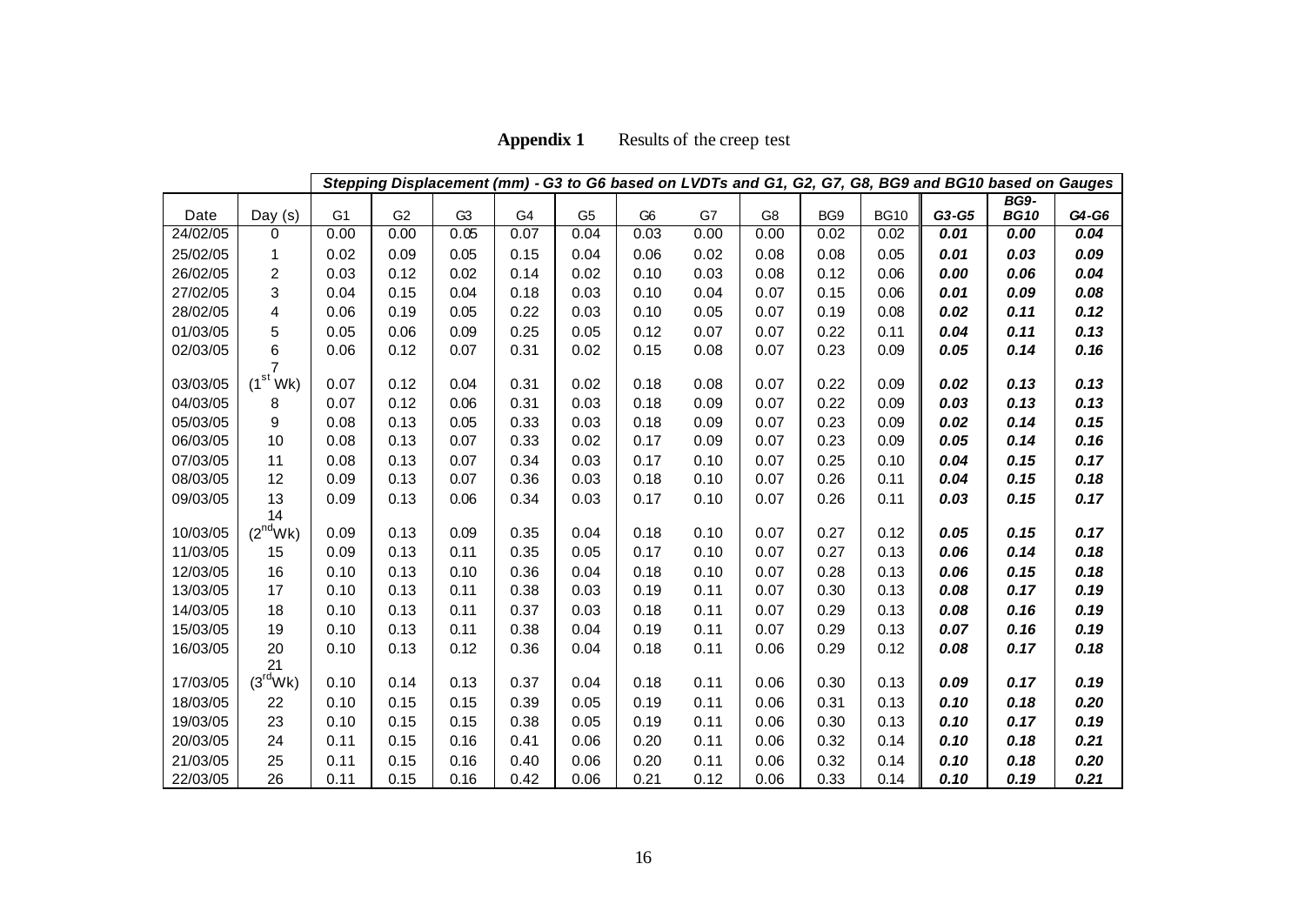| Date     | Day $(s)$                  | G <sub>1</sub> | G <sub>2</sub> | G <sub>3</sub> | G4   | G <sub>5</sub> | G <sub>6</sub> | G7   | G <sub>8</sub> | BG9  | <b>BG10</b> | G3-G5 | <b>BG9-</b><br><b>BG10</b> | G4-G6 |
|----------|----------------------------|----------------|----------------|----------------|------|----------------|----------------|------|----------------|------|-------------|-------|----------------------------|-------|
| 23/03/05 | $\overline{27}$            | 0.11           | 0.15           | 0.16           | 0.42 | 0.06           | 0.21           | 0.12 | 0.05           | 0.33 | 0.14        | 0.10  | 0.19                       | 0.21  |
|          | 28                         |                |                |                |      |                |                |      |                |      |             |       |                            |       |
| 24/03/05 | $(4^{\text{th}}\text{Wk})$ | 0.11           | 0.15           | 0.16           | 0.41 | 0.06           | 0.21           | 0.12 | 0.05           | 0.33 | 0.14        | 0.10  | 0.19                       | 0.20  |
|          | 28                         |                |                |                |      |                |                |      |                |      |             |       |                            |       |
| 24/03/05 | $(4^{th}$ Wk)              | 0.10           | 0.35           | 0.12           | 0.56 | 0.02           | 0.37           | 0.12 | 0.05           | 0.26 | 0.07        | 0.10  | 0.19                       | 0.19  |
| 25/03/05 | 29                         | 0.10           | 0.35           | 0.19           | 0.50 | 0.07           | 0.41           | 0.13 | 0.05           | 0.22 | 0.10        | 0.12  | 0.12                       | 0.09  |
| 26/03/05 | 30                         | 0.10           | 0.35           | 0.18           | 0.49 | 0.06           | 0.43           | 0.13 | 0.05           | 0.22 | 0.10        | 0.12  | 0.12                       | 0.06  |
| 27/03/05 | 31                         | 0.10           | 0.35           | 0.17           | 0.52 | 0.02           | 0.41           | 0.14 | 0.06           | 0.24 | 0.09        | 0.15  | 0.15                       | 0.11  |
| 28/03/05 | 32                         | 0.10           | 0.35           | 0.17           | 0.53 | 0.03           | 0.39           | 0.14 | 0.05           | 0.24 | 0.10        | 0.14  | 0.14                       | 0.14  |
| 29/03/05 | 33                         | 0.10           | 0.35           | 0.15           | 0.54 | 0.01           | 0.36           | 0.14 | 0.04           | 0.25 | 0.09        | 0.14  | 0.16                       | 0.18  |
| 30/03/05 | 34<br>35                   | 0.10           | 0.35           | 0.15           | 0.54 | 0.02           | 0.37           | 0.14 | 0.04           | 0.26 | 0.09        | 0.13  | 0.17                       | 0.17  |
| 31/03/05 | $(5^{\text{th}}\text{Wk})$ | 0.10           | 0.35           | 0.15           | 0.54 | 0.02           | 0.37           | 0.14 | 0.05           | 0.27 | 0.10        | 0.13  | 0.17                       | 0.17  |
| 01/04/05 | 36                         | 0.10           | 0.35           | 0.14           | 0.55 | 0.03           | 0.38           | 0.15 | 0.05           | 0.27 | 0.10        | 0.11  | 0.17                       | 0.17  |
| 02/04/05 | 37                         | 0.10           | 0.35           | 0.12           | 0.56 | 0.02           | 0.37           | 0.12 | 0.05           | 0.26 | 0.07        | 0.10  | 0.19                       | 0.19  |
| 03/04/05 | 38                         | 0.10           | 0.35           | 0.16           | 0.56 | 0.05           | 0.40           | 0.15 | 0.05           | 0.28 | 0.09        | 0.11  | 0.19                       | 0.16  |
| 04/04/05 | 39                         | 0.10           | 0.35           | 0.17           | 0.57 | 0.05           | 0.40           | 0.15 | 0.05           | 0.29 | 0.11        | 0.12  | 0.18                       | 0.17  |
| 05/04/05 | 40                         | 0.10           | 0.35           | 0.16           | 0.57 | 0.06           | 0.39           | 0.15 | 0.04           | 0.28 | 0.11        | 0.10  | 0.17                       | 0.18  |
| 06/04/05 | 41                         | 0.10           | 0.35           | 0.16           | 0.57 | 0.05           | 0.38           | 0.15 | 0.04           | 0.29 | 0.10        | 0.11  | 0.19                       | 0.19  |
|          | 42                         |                |                |                |      |                |                |      |                |      |             |       |                            |       |
| 07/04/05 | $(6^{th}Wk)$               | 0.10           | 0.35           | 0.15           | 0.56 | 0.05           | 0.37           | 0.15 | 0.04           | 0.27 | 0.09        | 0.10  | 0.18                       | 0.19  |
| 08/04/05 | 43                         | 0.11           | 0.35           | 0.16           | 0.55 | 0.05           | 0.36           | 0.15 | 0.04           | 0.27 | 0.08        | 0.11  | 0.19                       | 0.19  |
| 09/04/05 | 44                         | 0.10           | 0.35           | 0.16           | 0.54 | 0.05           | 0.36           | 0.16 | 0.04           | 0.27 | 0.09        | 0.11  | 0.18                       | 0.18  |
| 10/04/05 | 45                         | 0.10           | 0.35           | 0.15           | 0.53 | 0.04           | 0.36           | 0.16 | 0.04           | 0.27 | 0.10        | 0.11  | 0.17                       | 0.17  |
| 11/04/05 | 46                         | 0.10           | 0.35           | 0.14           | 0.55 | 0.04           | 0.37           | 0.16 | 0.04           | 0.26 | 0.08        | 0.10  | 0.18                       | 0.18  |
| 12/04/05 | 47                         | 0.10           | 0.35           | 0.15           | 0.55 | 0.04           | 0.37           | 0.16 | 0.04           | 0.26 | 0.08        | 0.11  | 0.18                       | 0.18  |
| 13/04/05 | 48                         | 0.10           | 0.35           | 0.15           | 0.56 | 0.04           | 0.36           | 0.16 | 0.04           | 0.27 | 0.08        | 0.11  | 0.19                       | 0.20  |
|          | 49                         |                |                |                |      |                |                |      |                |      |             |       |                            |       |
| 14/04/05 | $(7^{\text{th}}\text{Wk})$ | 0.10           | 0.35           | 0.15           | 0.55 | 0.05           | 0.36           | 0.16 | 0.04           | 0.27 | 0.09        | 0.10  | 0.18                       | 0.19  |
| 15/04/05 | 50                         | 0.10           | 0.35           | 0.16           | 0.56 | 0.04           | 0.36           | 0.16 | 0.04           | 0.28 | 0.09        | 0.12  | 0.19                       | 0.20  |
| 16/04/05 | 51                         | 0.10           | 0.35           | 0.17           | 0.56 | 0.04           | 0.35           | 0.16 | 0.04           | 0.28 | 0.08        | 0.13  | 0.20                       | 0.21  |
| 17/04/05 | 52                         | 0.10           | 0.35           | 0.16           | 0.55 | 0.04           | 0.35           | 0.16 | 0.04           | 0.28 | 0.09        | 0.12  | 0.19                       | 0.20  |
| 18/04/05 | 53                         | 0.10           | 0.35           | 0.16           | 0.55 | 0.04           | 0.35           | 0.16 | 0.04           | 0.28 | 0.09        | 0.12  | 0.19                       | 0.20  |